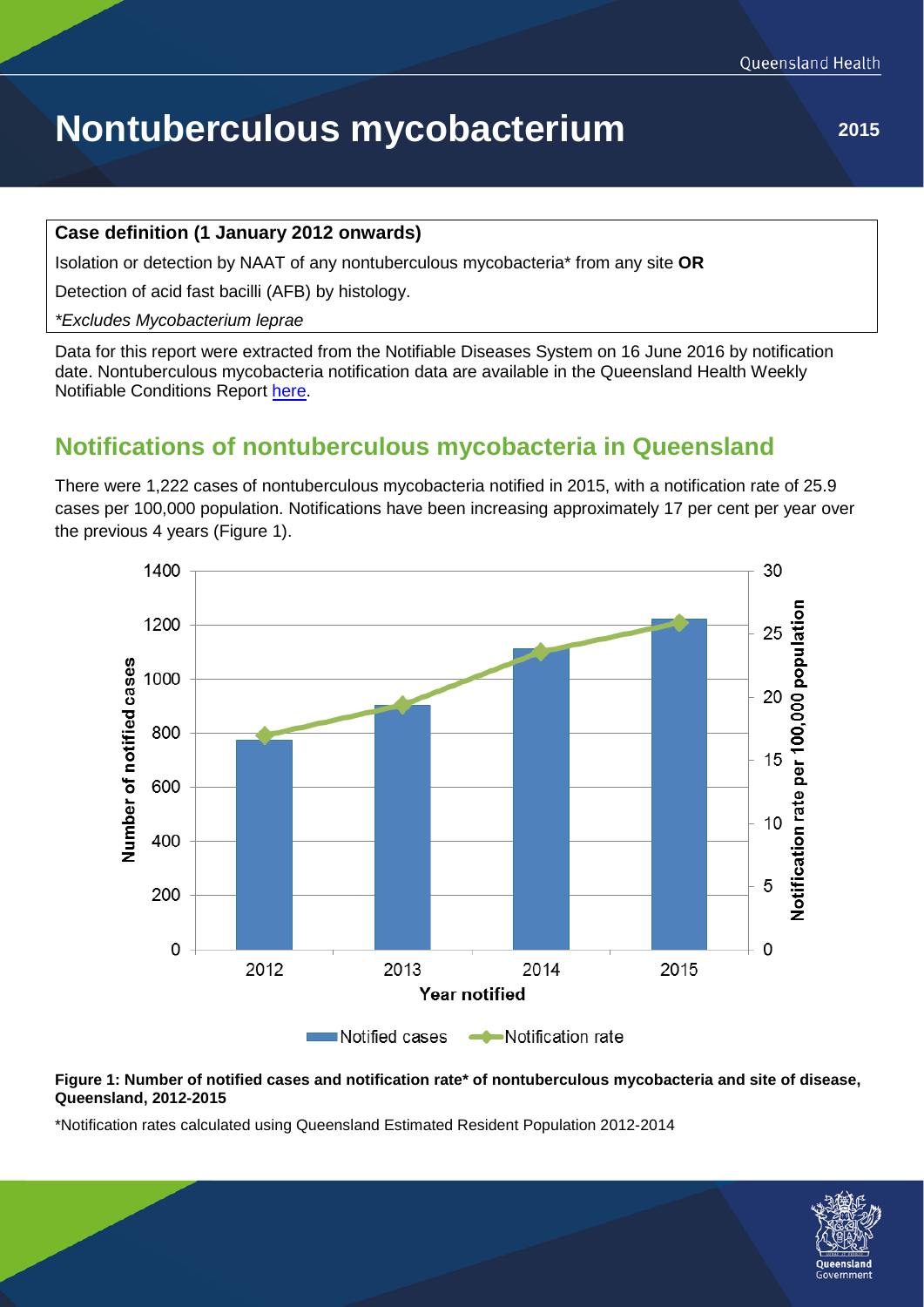## **Demographic information**

There were 598 male cases (49 per cent) and 624 female cases (51 per cent). The age range of cases was nine months to 95 years, with a median age of 66 years. The most frequently notified age group was the 65-69 year old group (Figure 2).



#### **Figure 2: Number of notified cases of nontuberculous mycobacteria by sex and age group, Queensland, 2015**

Forty-five per cent of notified cases resided in the Metro North and Metro South Hospital and Health Service (HHS) areas, with the highest notification rate was in Central West HHS which had a notification rate of 72.4 cases per 100,000 population though the number of cases reported was small (5 cases) (Table 1).

**Table 1: Number of cases and notification rate per 100,000 population of nontuberculous mycobacterium cases by hospital and health service of residence, 2015**

| <b>HHS of residence</b>   | Number of notified cases (%) | Notification rate per 100,000<br>population |  |
|---------------------------|------------------------------|---------------------------------------------|--|
| Cairns and Hinterland     | 69 (6%)                      | 27.9                                        |  |
| <b>Central Queensland</b> | 54 (4%)                      | 23.8                                        |  |
| <b>Central West</b>       | (1%)<br>91                   | 72.4                                        |  |
| <b>Darling Downs</b>      | 69 (6%)                      | 24.9                                        |  |
| <b>Gold Coast</b>         | 114 (9%)                     | 20.3                                        |  |
| Mackay                    | (3%)<br>31.                  | 17.0                                        |  |
| <b>Metro North</b>        | 269 (22%)                    | 28.6                                        |  |
| <b>Metro South</b>        | 275 (23%)                    | 25.3                                        |  |
| <b>North West</b>         | (1%)                         | 21.5                                        |  |
| South West                | 4(0%)                        | 15.0                                        |  |
| <b>Sunshine Coast</b>     | 76 (6%)                      | 19.8                                        |  |
| Torres and Cape           | 10 (8%)                      | 39.2                                        |  |
| Townsville                | 93 (3%)                      | 38.5                                        |  |
| <b>West Moreton</b>       | 42 (3%)                      | 15.9                                        |  |
| Wide Bay                  | 100 (8%)                     | 47.2                                        |  |
| <b>Total</b>              | 1222 (100%)                  | 25.9                                        |  |